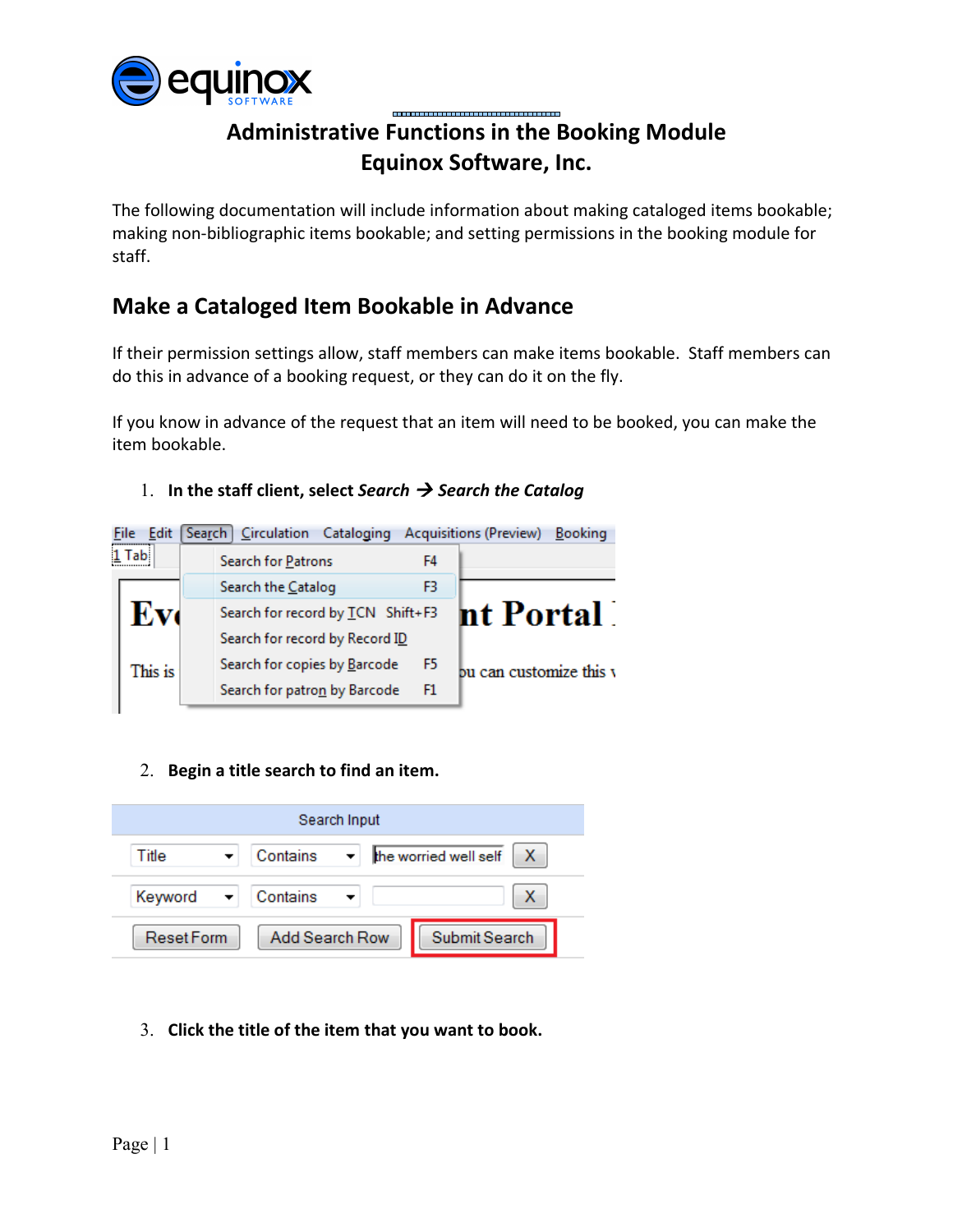

The worried well: Self-harm Groves, Fran. [BBC, 1996] videorecording videocassette 1 videocassette (ca. 15 min.) : sd., col. ; 1/2 in. ◇△舌草小の◇♪♪●● Place Hold

4. **The** *Record Summary* **will appear. In this view you can see information about the item and its locations. Click** *Actions for this Record Holdings Maintenance* **in the top right corner of the screen.**

|                                                                                                                                                                                         |                                                                                                                                                                                                                                                                                                                                                                      |           |             |            |            |                  |                                          |                                                         | Actions for this Record |
|-----------------------------------------------------------------------------------------------------------------------------------------------------------------------------------------|----------------------------------------------------------------------------------------------------------------------------------------------------------------------------------------------------------------------------------------------------------------------------------------------------------------------------------------------------------------------|-----------|-------------|------------|------------|------------------|------------------------------------------|---------------------------------------------------------|-------------------------|
|                                                                                                                                                                                         |                                                                                                                                                                                                                                                                                                                                                                      |           |             |            |            |                  |                                          |                                                         |                         |
|                                                                                                                                                                                         |                                                                                                                                                                                                                                                                                                                                                                      |           |             |            |            |                  |                                          | <b>OPAC View</b>                                        |                         |
|                                                                                                                                                                                         |                                                                                                                                                                                                                                                                                                                                                                      |           |             |            |            |                  | Text Size: Regular / Large   Langu       | <b>MARC</b> View                                        |                         |
|                                                                                                                                                                                         |                                                                                                                                                                                                                                                                                                                                                                      |           |             |            |            | Keyword <b>v</b> | <b>All Formats</b>                       | <b>MARC</b> Edit                                        |                         |
|                                                                                                                                                                                         |                                                                                                                                                                                                                                                                                                                                                                      |           |             |            |            |                  |                                          | <b>Holdings Maintenance</b>                             |                         |
|                                                                                                                                                                                         |                                                                                                                                                                                                                                                                                                                                                                      |           |             |            |            |                  |                                          | <b>View Holds</b>                                       |                         |
| Export to RefWorks PI<br>The worried well. Self-harm [videorecording] / produced & directed by Fran Groves ; a Dark Horse Production for BBC. The worried well ; Self-<br>Groves, Fran. |                                                                                                                                                                                                                                                                                                                                                                      |           |             |            |            |                  | <b>Add to Bucket</b><br>Mark for Overlay |                                                         |                         |
|                                                                                                                                                                                         |                                                                                                                                                                                                                                                                                                                                                                      |           |             |            |            |                  |                                          | <b>Delete Record</b>                                    |                         |
|                                                                                                                                                                                         | <b>BBC, 1996</b>                                                                                                                                                                                                                                                                                                                                                     |           |             |            |            |                  |                                          | <b>Undelete Record</b>                                  |                         |
|                                                                                                                                                                                         | videorecording videocassette 1 videocassette (ca. 15 min.) : sd., col. : 1/2 in.                                                                                                                                                                                                                                                                                     |           |             |            |            |                  |                                          | Duplicate in New Tab                                    |                         |
| 6Ť                                                                                                                                                                                      | moving image                                                                                                                                                                                                                                                                                                                                                         |           |             |            |            |                  |                                          | <b>Remove this Frame</b>                                |                         |
|                                                                                                                                                                                         | Shows how victims of this compulsion cut, burn or strike themselves to relieve unresolved anxieties. Two women who have so harmed them<br>experiences and an expert from a hospital recovery unit explains the theories behind the condition and various treatments. Known victims of<br>since it is a secret behaviour, the numbers are thought to be much greater. |           |             |            |            |                  |                                          | Set bottom interface as Default<br><b>Reset Display</b> |                         |
|                                                                                                                                                                                         | Self-injurious behavior.                                                                                                                                                                                                                                                                                                                                             |           |             |            |            |                  |                                          |                                                         |                         |
|                                                                                                                                                                                         |                                                                                                                                                                                                                                                                                                                                                                      |           |             |            |            |                  |                                          |                                                         |                         |
|                                                                                                                                                                                         |                                                                                                                                                                                                                                                                                                                                                                      |           |             |            |            |                  |                                          |                                                         | Add MFHD Record         |
|                                                                                                                                                                                         |                                                                                                                                                                                                                                                                                                                                                                      |           |             |            |            |                  |                                          |                                                         |                         |
| View copy information for all libraries                                                                                                                                                 |                                                                                                                                                                                                                                                                                                                                                                      |           |             |            |            |                  |                                          |                                                         |                         |
|                                                                                                                                                                                         | Actions                                                                                                                                                                                                                                                                                                                                                              | Available | Checked out | In transit | Reshelving | On holds shelf   | <b>Reserves</b>                          | Check with Library Staff                                |                         |
|                                                                                                                                                                                         | <b>Copy Details</b><br><b>Browse Call Numbers</b><br>Place Hold                                                                                                                                                                                                                                                                                                      | $\Omega$  | $\Omega$    | $\Omega$   | $\Omega$   | $\Omega$         | 0                                        |                                                         |                         |

5. **The** *Holdings Maintenanc***e screen will appear. In this screen, you can view the volumes and copies of an item avaialable at each branch. To view the barcodes and other information for each copy, click the arrow adjacent to the branch with the copy that you need to view. Click on successive arrows until you find the copy that you need to view.**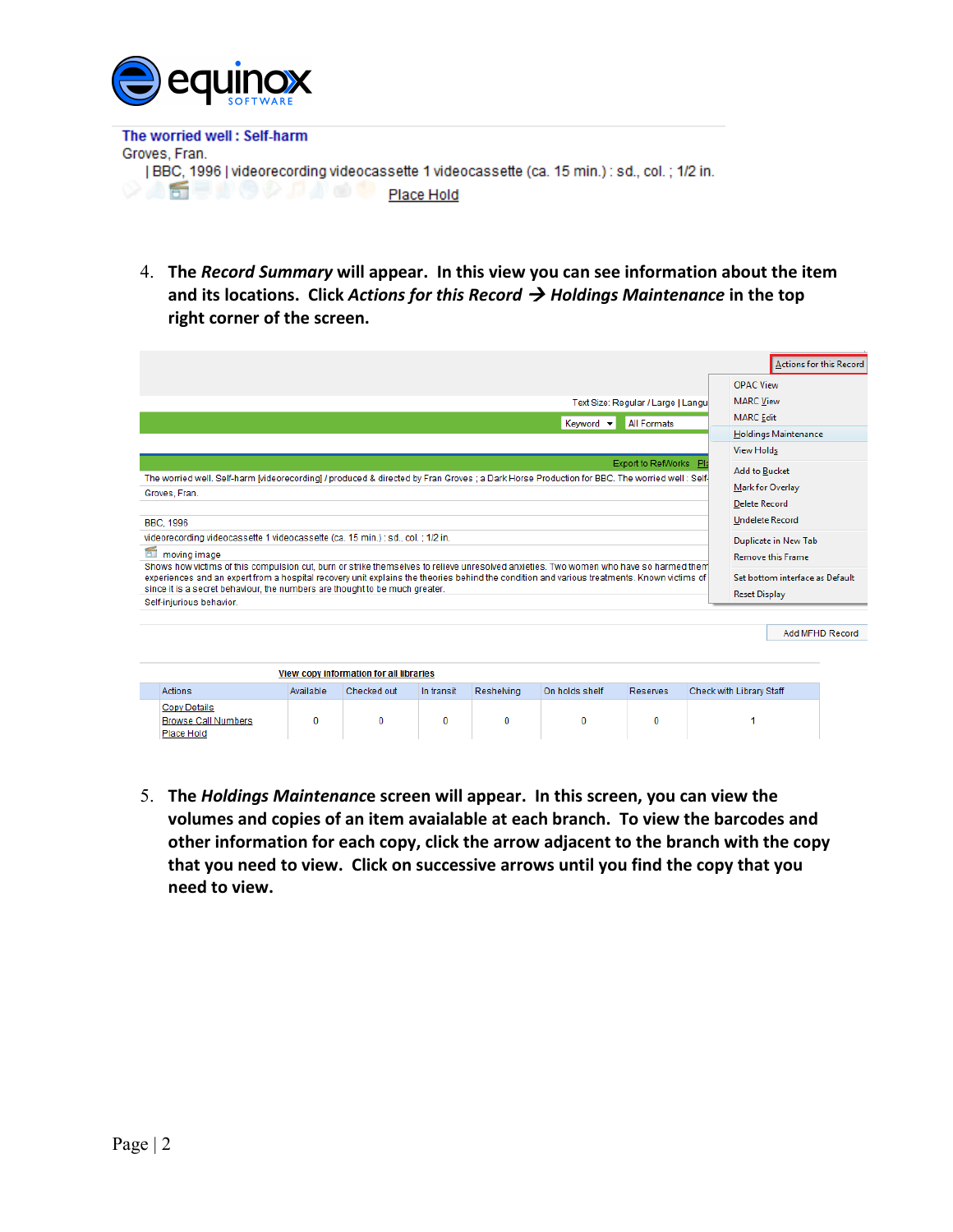

| <b>Holdings Maintenance</b>         |         |     |                            |
|-------------------------------------|---------|-----|----------------------------|
| Fennell<br><b>FENNELL</b>           |         |     |                            |
| Show Volumes III Show Items         | Refresh |     | Show Libraries With Items  |
| Location/Barcode                    |         |     | Volumes Copies Call Number |
| △MOHAWK : everywhere                |         |     |                            |
| <b>D</b> FENNELL: Fennell           |         | <1> |                            |
| ▷ BRANTFORD : Brantford             |         | <0> |                            |
| $\triangleright$ IAHS : IAHS        |         | <0> |                            |
| $\triangleright$ STONEYCRK : STARRT |         |     |                            |

6. **Select the item that you want to make bookable. Right click to open the menu, and click** *Make Item Bookable***.**

| <b>Holdings Maintenance</b> |                      |                |     |                            |                |
|-----------------------------|----------------------|----------------|-----|----------------------------|----------------|
| <b>FENNELL</b><br>Fennell   |                      |                |     |                            |                |
| <b>Show Volumes</b>         | <b>Show Items</b>    | <b>Refresh</b> |     | Show Libraries With Items  |                |
| Location/Barcode            |                      |                |     | Volumes Copies Call Number | Circulatio     |
| ▲MOHAWK: everywhere         |                      |                |     |                            |                |
| ⊿FENNELL : Fennell          |                      | 1              | <1> |                            |                |
| ARC569.5.S48 W67 1996       |                      |                |     | RC569.5.S48 W67 1996       |                |
| 30731100768369              |                      |                |     | RC569.5.S48 W67 1996       | <b>FENNELL</b> |
| ▷ BRANTI                    | Copy to Clipboard    |                |     |                            |                |
| $\triangleright$ IAHS : IA  | Add Items to Buckets |                |     |                            |                |
| ▷ STONEY                    | Show Item Details    |                |     |                            |                |
|                             |                      |                |     |                            |                |
|                             | Make Item Bookable   |                |     |                            |                |

7. **The item has now been added to the list of resources that are bookable. To book the item, return to the** *Record Summary***, and proceed with booking.**

|            | <b>Resources</b> |                             |                |          |                            |
|------------|------------------|-----------------------------|----------------|----------|----------------------------|
| $\sqrt{ }$ | Owning Library   | Resource Type               | <b>Barcode</b> | Overbook | <b>Is Deposit Required</b> |
|            | <b>FENNELL</b>   | The worried well: Self-harm | 30731100768369 | False    | False                      |
|            |                  |                             |                |          |                            |

**Note: In this release, there is no way to make an item "unbookable" after it has been made bookable and has been reserved. The** *Delete Selected* **button on this screen deletes the resource from the screen, but the item will be able to be booked after it has been returned.**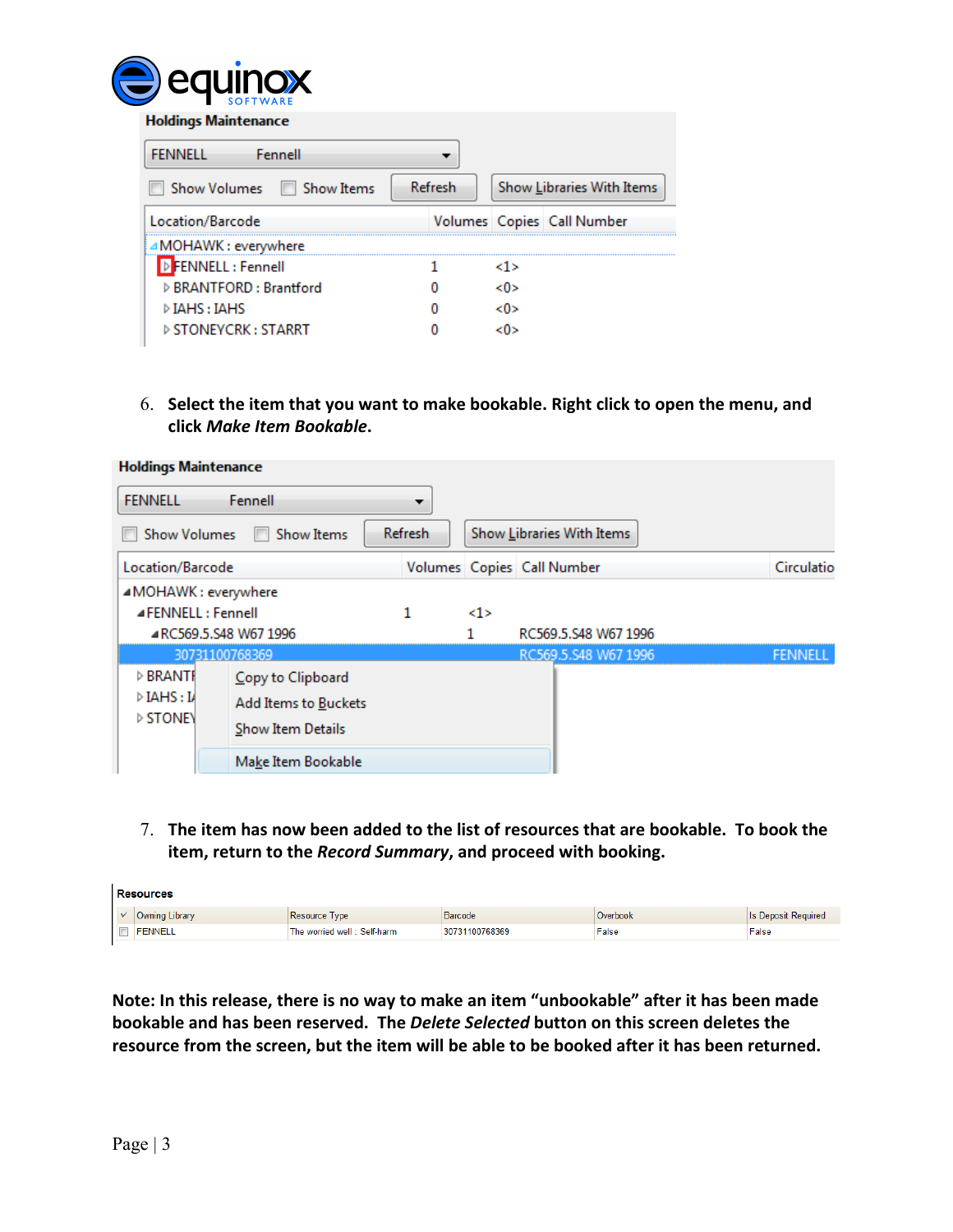

# **Make a Cataloged Item Bookable On the Fly**

If a patron wants to book an item immediately that does not have bookable status, you can book the item on the fly if you have the appropriate permissions.

- 1. **Follow steps one through five in the section, Make Cataloged Items Bookable in Advance.**
- 2. **Select the item that you want to make bookable. Right click to open the menu, and click** *Book Item Now.*



3. **A** *Reservations* **screen will appear in a new tab, and you can make the reservation.**

# **Create a Bookable Status for Non-Bibliographic Items**

Staff with the required permissions can create a bookable status for non-bibliographic items. For example, staff can book conference rooms or laptops. You will be able to create types of resources, specify the names of individual resources within each type, and set attributes to describe those resources. You can then bring the values together through the Resource Attribute Map.

*1.* First, create the type of resource that you want to make bookable. Select Admin  $\rightarrow$ *Server Administration*  $\rightarrow$  *Booking*  $\rightarrow$  *Resource Types.*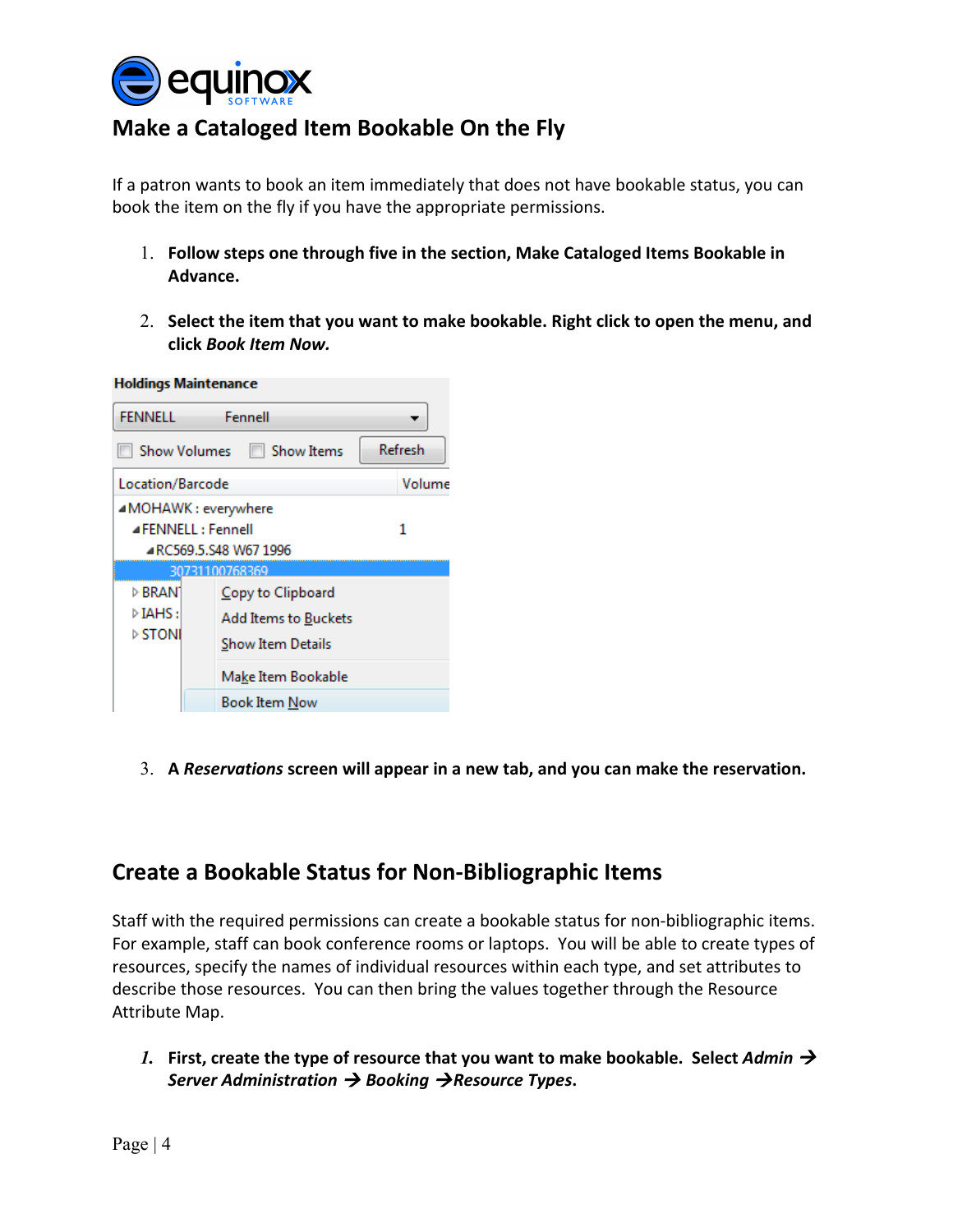

|                                                                                                                                                                                                                     | Admin (-)                                                                                                                                                                                                                                   |
|---------------------------------------------------------------------------------------------------------------------------------------------------------------------------------------------------------------------|---------------------------------------------------------------------------------------------------------------------------------------------------------------------------------------------------------------------------------------------|
| <b>Organization Types</b><br>Organizational Units<br><b>Permission Groups</b><br>Permissions<br><b>Copy Statuses</b><br><b>MARC Codes</b><br><b>Billing Types</b><br>Z39.50 Servers<br><b>Circulation Modifiers</b> | Operator Change: New<br>Offline Transaction Management<br>Download Offline Patron List<br><b>Local Administration</b><br>Server Administration<br>Local Administration<br>User Permission Editor<br>Toggle Button Bar<br>For developers (-) |
| <b>Booking</b>                                                                                                                                                                                                      | Resources                                                                                                                                                                                                                                   |
|                                                                                                                                                                                                                     | Resource Types                                                                                                                                                                                                                              |
|                                                                                                                                                                                                                     | Resource Attributes                                                                                                                                                                                                                         |
|                                                                                                                                                                                                                     | Resource Attribute Values                                                                                                                                                                                                                   |
|                                                                                                                                                                                                                     | Resource Attribute Maps                                                                                                                                                                                                                     |

- *2.* **A list of resource types will appear. You may also see titles of cataloged items on this screen if they were added using the** *Make Item Bookable* **or** *Book Now* **links. You should not attempt to add cataloged items on this screen; it is best to use the aforementioned links to make those items bookable. In this screen, you will create a type of resource.**
- *3.* **In the right corner, click** *New Resource Type***.**

| Go Back<br>Go Forward     |               |                    |                |              |              |                                                            |                   |  |
|---------------------------|---------------|--------------------|----------------|--------------|--------------|------------------------------------------------------------|-------------------|--|
| <b>Resource Types</b>     |               |                    |                |              |              |                                                            | New Resource Type |  |
| $\vee$ Resource Type Name | Fine Interval | <b>Fine Amount</b> | Owning Library | Catalog Item | Transferable | Inter-booking and Inter-circulation Max Fine A<br>Interval |                   |  |

*4.* **A box will appear in which you will create a type of resource. This example shows the creation of the resource type, Projector. In this box, you can set fines, determine "elbow room" periods between reservations on this type of resource, and indicate if this type of resource can be transferred to another library. Click** *Save* **when you have entered the needed information.**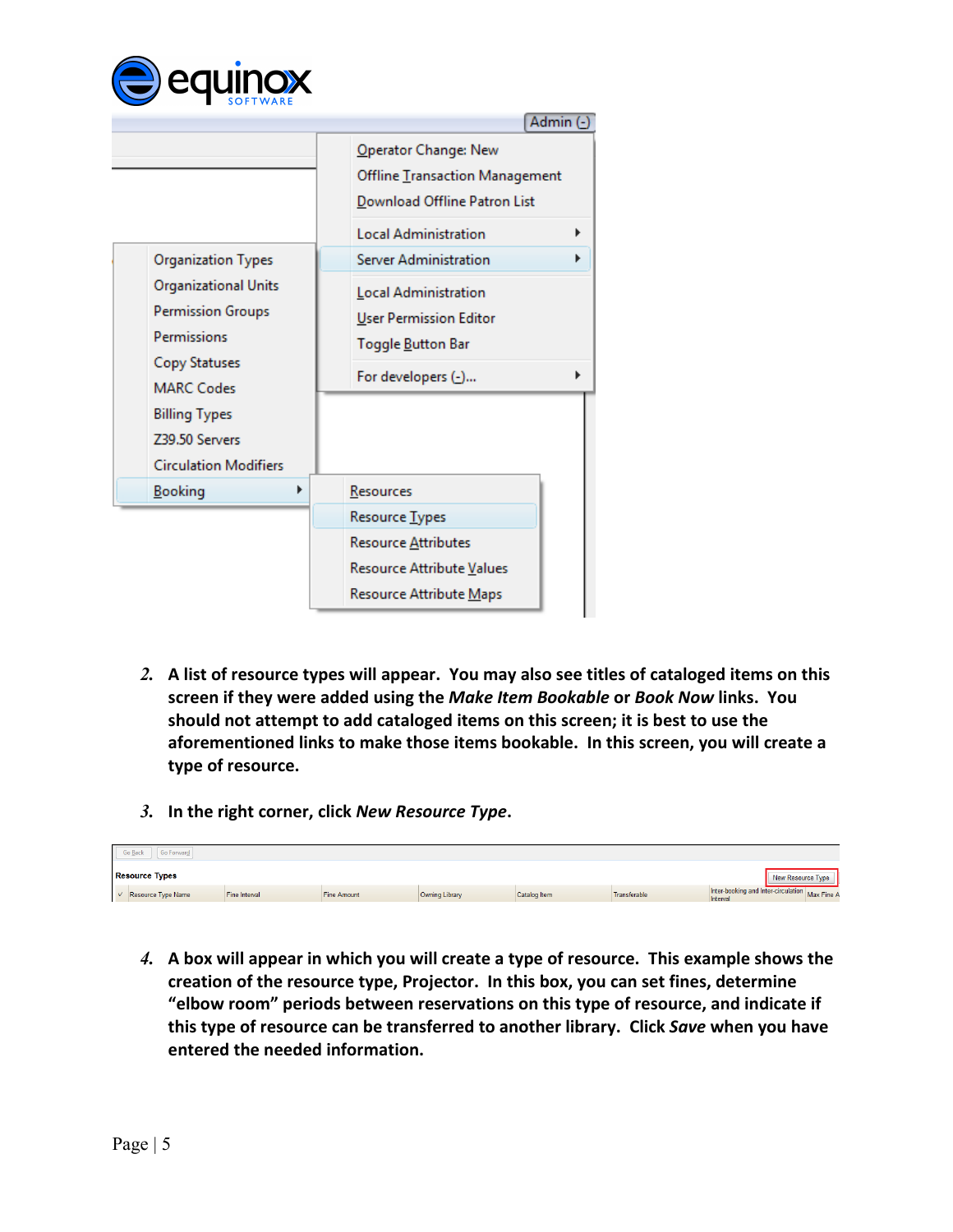

| Resource Type Name                           | Projector      |
|----------------------------------------------|----------------|
| <b>Fine Interval</b>                         | 1 day          |
| <b>Fine Amount</b>                           | 5.00           |
| Owning Library                               | <b>FENNELL</b> |
| Catalog Item                                 |                |
| <b>Transferable</b>                          |                |
| <b>Bibliographic Record</b>                  |                |
| Inter-booking and Inter-circulation Interval |                |
| <b>Max Fine Amount</b>                       | 50.00          |
| Cancel                                       | Save           |

*5.* **After you click Save, the box will disappear. Refresh the screen to see the item that you have added.**

|                          | Positioning : how advertising<br>shapes perception |       | 0.00 | <b>FENNELL</b> | <b>I</b> rue | True  |       |
|--------------------------|----------------------------------------------------|-------|------|----------------|--------------|-------|-------|
|                          | Project management                                 |       | 0.00 | <b>FENNELL</b> | True         | True  |       |
|                          | Projector                                          | l dav | 5.00 | <b>FENNELL</b> | False        | False | 50.00 |
| <b>Contract Contract</b> | Room                                               |       | 0.00 | <b>FENNELL</b> | False        | False | uw    |

*6.* **Next, set the attributes for the type of resource that you have created. Select** *Server Administration → Booking → Resource Attributes.*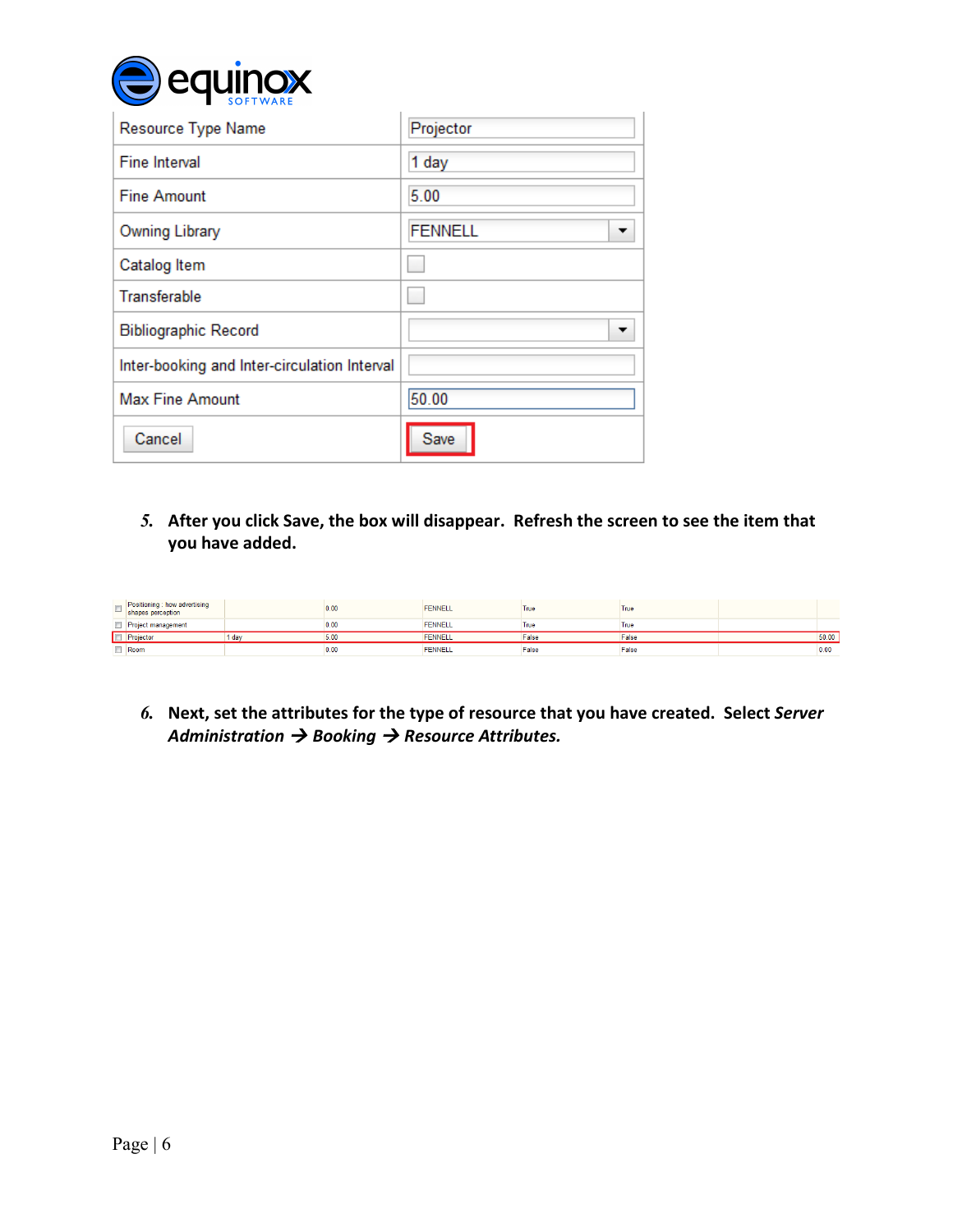

|                                                                                                                                                                                     | Admin                                                                                                                                                                                                                                            |
|-------------------------------------------------------------------------------------------------------------------------------------------------------------------------------------|--------------------------------------------------------------------------------------------------------------------------------------------------------------------------------------------------------------------------------------------------|
| <b>Organization Types</b><br><b>Organizational Units</b><br><b>Permission Groups</b><br>Permissions<br>Copy Statuses<br><b>MARC Codes</b><br><b>Billing Types</b><br>Z39.50 Servers | Operator Change: New<br>Offline Transaction Management<br>Download Offline Patron List<br><b>Local Administration</b><br>Server Administration<br>▶<br>Local Administration<br>User Permission Editor<br>Toggle Button Bar<br>For developers (-) |
| <b>Circulation Modifiers</b><br><b>Booking</b>                                                                                                                                      | Resources<br>Resource Types                                                                                                                                                                                                                      |
|                                                                                                                                                                                     | Resource <u>A</u> ttributes                                                                                                                                                                                                                      |

#### *7.* **Click** *New Resource Attribute***.**

| <b>Resource Attributes</b><br>New Resource Attribute |                           |                |             |                 |  |
|------------------------------------------------------|---------------------------|----------------|-------------|-----------------|--|
|                                                      | ∨ Resource Attribute Name | Owning Library | Is Required | Resource Type   |  |
|                                                      | Max Capacity              | <b>FENNELL</b> | False       | Room            |  |
|                                                      | Number of Seats           | <b>FENNELL</b> | False       | Conference Room |  |

*8.* **A box will appear in which you can add the attributes of the resource. Attributes are descriptive information that is provided to the staff member when the booking request is made. In this example, an attribute of the projector is the cart that allows for its transportation. Other attributes might be number of seats available in a room, or MAC or PC attributes for a laptop. Click** *Save* **when the necessary information has been entered.**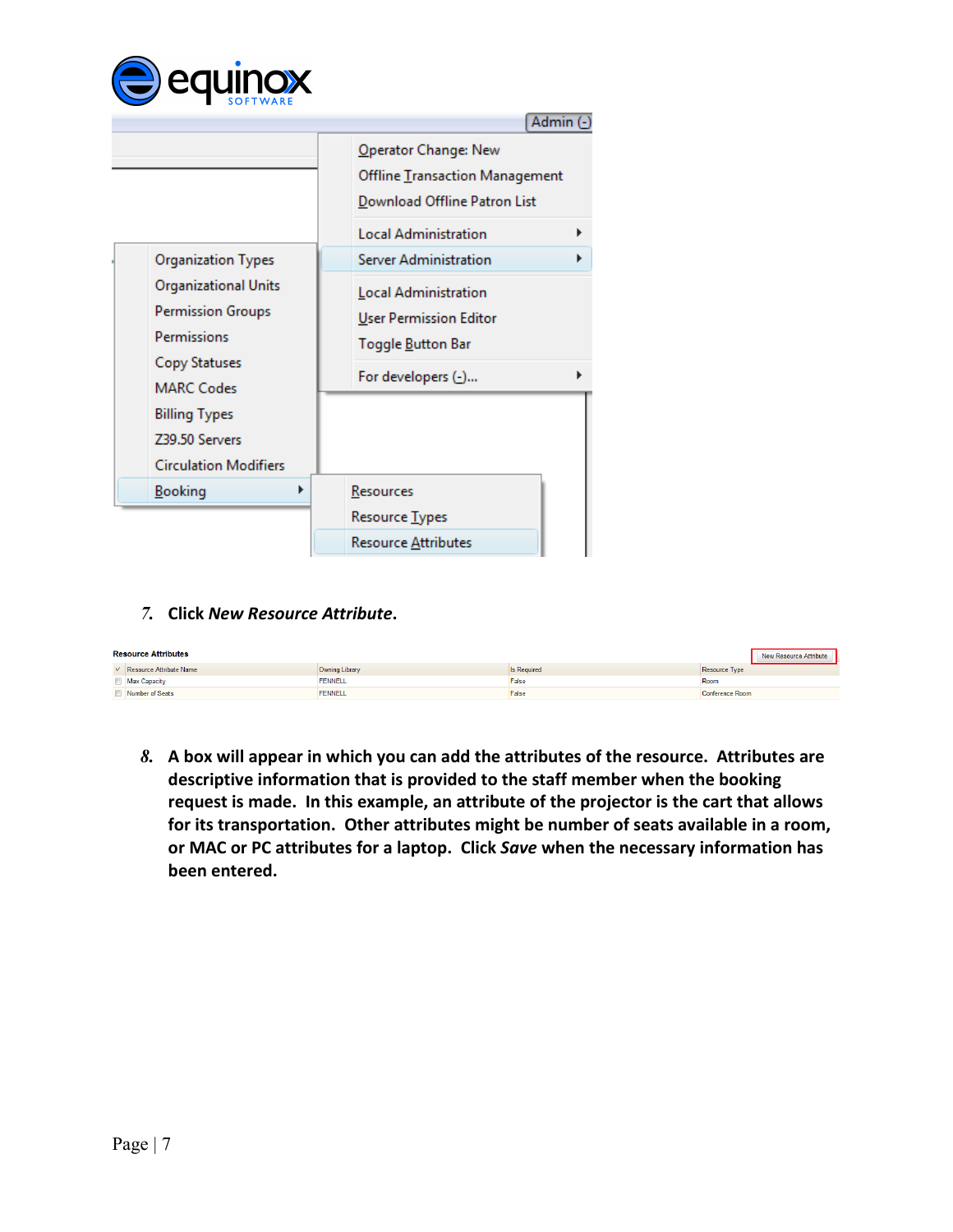

| <b>Resource Attribute Name</b> | Cart for Transportation |
|--------------------------------|-------------------------|
| Owning Library                 | <b>FENNELL</b>          |
| <b>Is Required</b>             |                         |
| Resource Type                  | Projector               |
| Cancel                         | Save                    |

- *9.* **The box will disappear. Refresh the screen to see the added attribute.**
- *10.* **Next, add the values for the resource attributes. A value can be a number, yes/no, or any other meaningful information. Select** *Server Administration Booking Resource Attribute Values.*

|                                                                                                                                                                                                              | Admin (-)                                                                                                                                                                                                                                          |
|--------------------------------------------------------------------------------------------------------------------------------------------------------------------------------------------------------------|----------------------------------------------------------------------------------------------------------------------------------------------------------------------------------------------------------------------------------------------------|
| <b>Organization Types</b><br>Organizational Units<br><b>Permission Groups</b><br>Permissions<br>Copy Statuses<br><b>MARC Codes</b><br><b>Billing Types</b><br>Z39.50 Servers<br><b>Circulation Modifiers</b> | Operator Change: New<br>Offline Transaction Management<br>Download Offline Patron List<br><b>Local Administration</b><br><b>Server Administration</b><br>Local Administration<br>User Permission Editor<br>Toggle Button Bar<br>For developers (-) |
| <b>Booking</b>                                                                                                                                                                                               | Resources                                                                                                                                                                                                                                          |
|                                                                                                                                                                                                              | Resource Types                                                                                                                                                                                                                                     |
|                                                                                                                                                                                                              | Resource Attributes                                                                                                                                                                                                                                |
|                                                                                                                                                                                                              | Resource Attribute Values                                                                                                                                                                                                                          |

### *11.* **Select** *New Resource Attribute Value***.**

| <b>Resource Attribute Values</b> |                    |                    | New Resource Attribute Value |
|----------------------------------|--------------------|--------------------|------------------------------|
| $\vee$ Owning Library            | Resource Attribute | <b>Valid Value</b> |                              |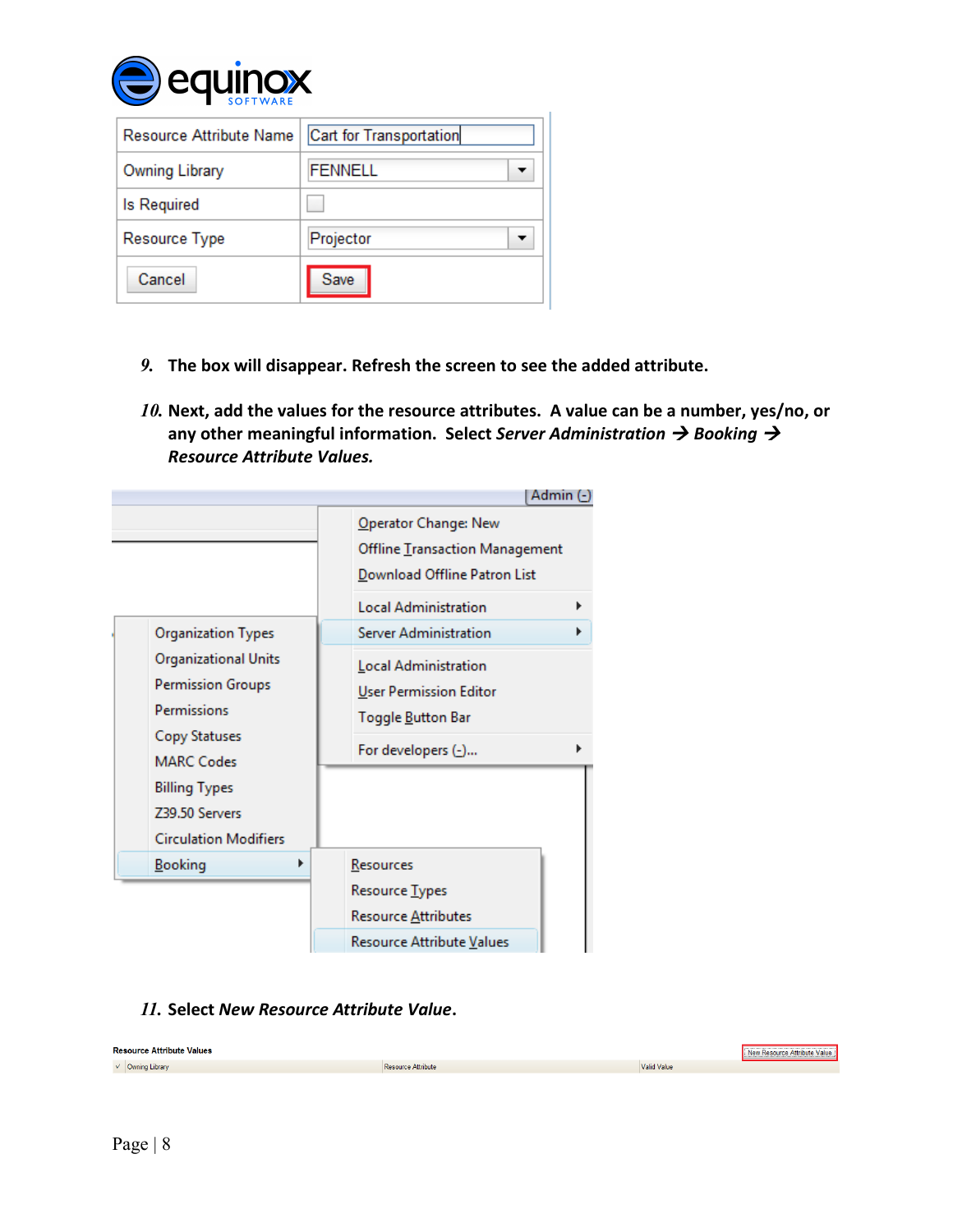

*12.* **A pop up box will appear. Select the** *Resource Attribute* **from the drop down box. Add the value. You can add multiple values for this field. In this example, a projector might come with a cart for transportation, so the value would be yes. If it does not come with a cart for transportation, the value is No. Click** *Save* **when the required information has been added.**

| Owning Library     | <b>FENNELL</b>          |
|--------------------|-------------------------|
| Resource Attribute | Cart for Transportation |
| <b>Valid Value</b> | Yes                     |
| Cancel             | Save                    |

| Owning Library            | FENNELL                 |
|---------------------------|-------------------------|
| <b>Resource Attribute</b> | Cart for Transportation |
| Valid Value.              | No                      |
| Cancel                    | Save                    |

- *13.* **If you refresh the screen, the attribute value may not appear, but it has been saved.**
- *14.* **Next, identify the specific objects that are associated with this resource type. For example, the library may own two projectors. The resource type is projector, but each resource is identified by its own name. To identify individual resources, click** *Admin* **→ Server Administration → Booking → Resources.**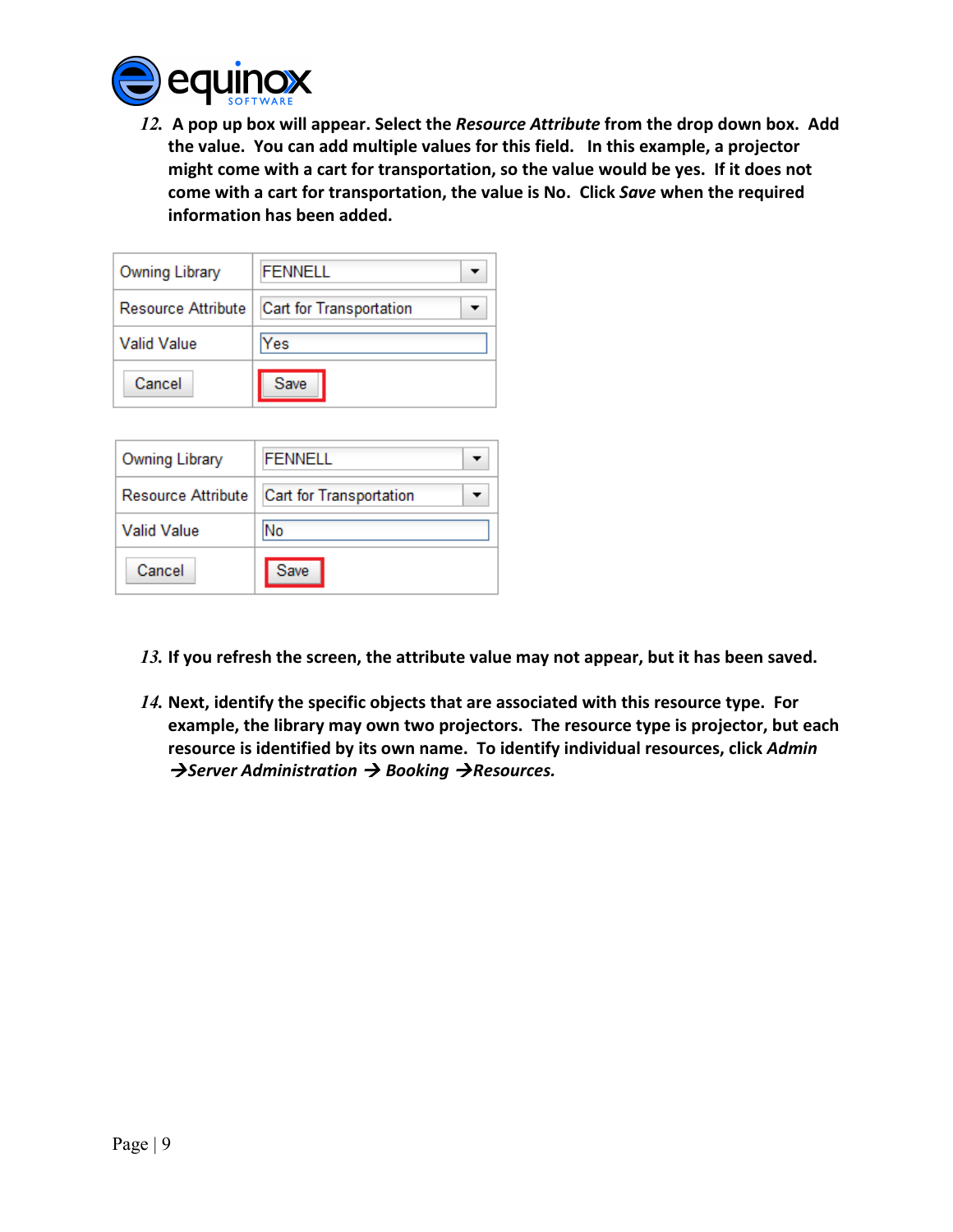

|                                                                                                              | Admin (-                                                                               |
|--------------------------------------------------------------------------------------------------------------|----------------------------------------------------------------------------------------|
|                                                                                                              | Operator Change: New<br>Offline Transaction Management<br>Download Offline Patron List |
|                                                                                                              | <b>Local Administration</b>                                                            |
| <b>Organization Types</b>                                                                                    | Server Administration                                                                  |
| <b>Organizational Units</b><br><b>Permission Groups</b><br>Permissions<br>Copy Statuses<br><b>MARC Codes</b> | Local Administration<br>User Permission Editor<br>Toggle Button Bar                    |
|                                                                                                              | For developers (-)                                                                     |
| <b>Billing Types</b>                                                                                         |                                                                                        |
| Z39.50 Servers<br><b>Circulation Modifiers</b>                                                               |                                                                                        |
| Booking                                                                                                      | Resources                                                                              |

### *15.* **Click** *New Resource***.**

| <b>Resources</b>      |               |         |          |                     |                | New Resource |
|-----------------------|---------------|---------|----------|---------------------|----------------|--------------|
| $\vee$ Owning Library | Resource Type | Barcode | Overbook | Is Deposit Required | Deposit Amount | User Fee     |

*16.* **A pop-up box will appear. In this example, the library owns Projector A and Projector B. Add the information for Projector A, and click** *Save***. Repeat this process for Projector B.**

| Owning Library      | <b>FENNELL</b> |
|---------------------|----------------|
| Resource Type       | Projector      |
| Barcode             | Projector A    |
| Overbook            |                |
| Is Deposit Required | √              |
| Deposit Amount      | 2.00           |
| User Fee            |                |
| Cancel              | Save           |

*17.* **Refresh the screen, and the resource that you added will appear.**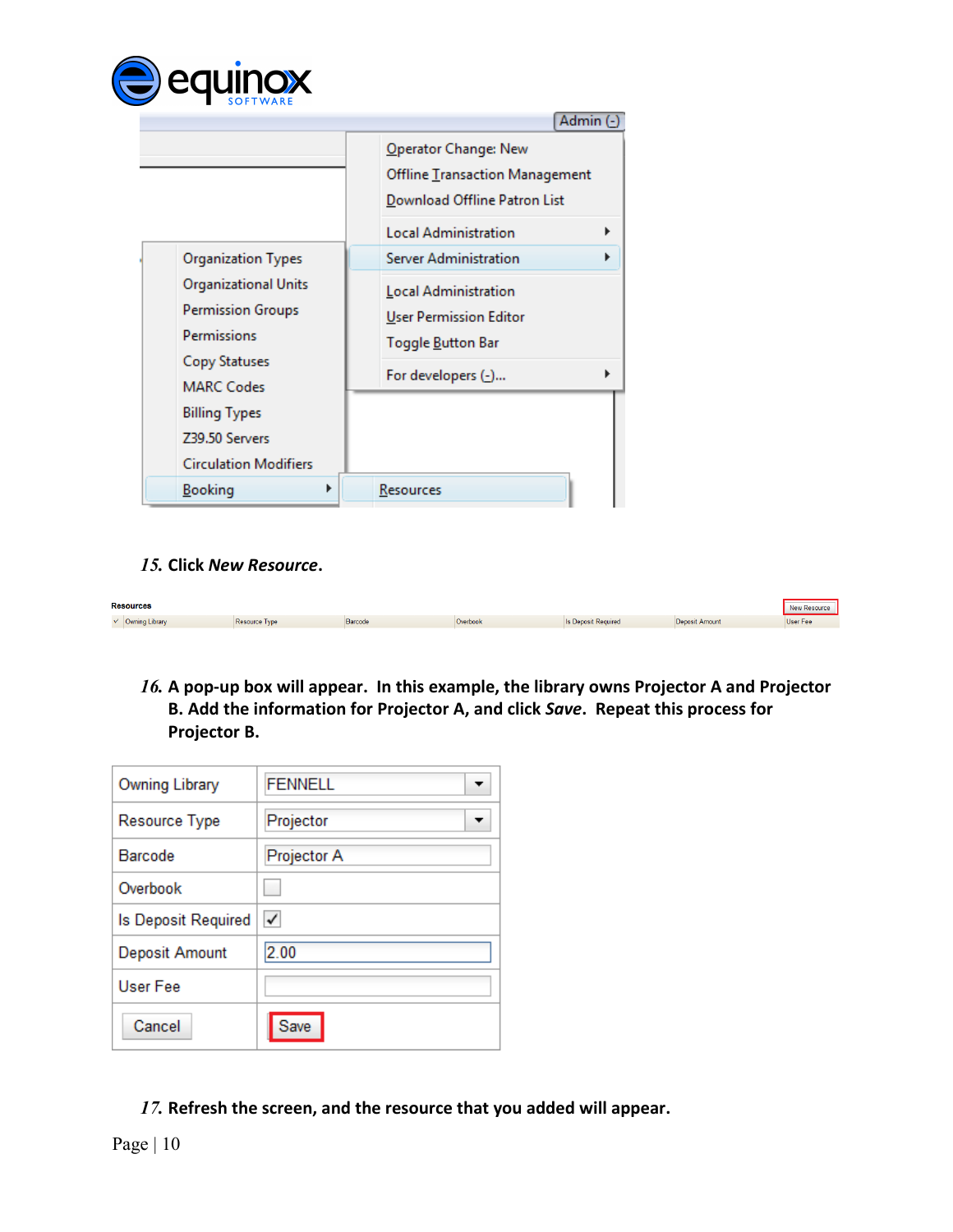

*18.* **Finally, use** *Resource Attribute Maps* **to bring together the resource and its attributes. Select** *Admin Server AdministrationBookingResource Attribute Maps***.**



### *19.* **Select** *New Resource Attribute Map*

| <b>Resource Attribute Maps</b> |          |                           | New Resource Attribute Map |
|--------------------------------|----------|---------------------------|----------------------------|
| $\vee$ Attribute Value         | Resource | <b>Resource Attribute</b> |                            |

*20.* **Select the resource that you want to match with its attributes. In this scenario, Projector A includes a cart for transportation, so you would select** *Yes* **for the attribute value. Click** *Save***. Projector B does not have a cart for transportation, so you would select** *No* **for the attribute value. Click** *Save* **when you have added the necessary information.**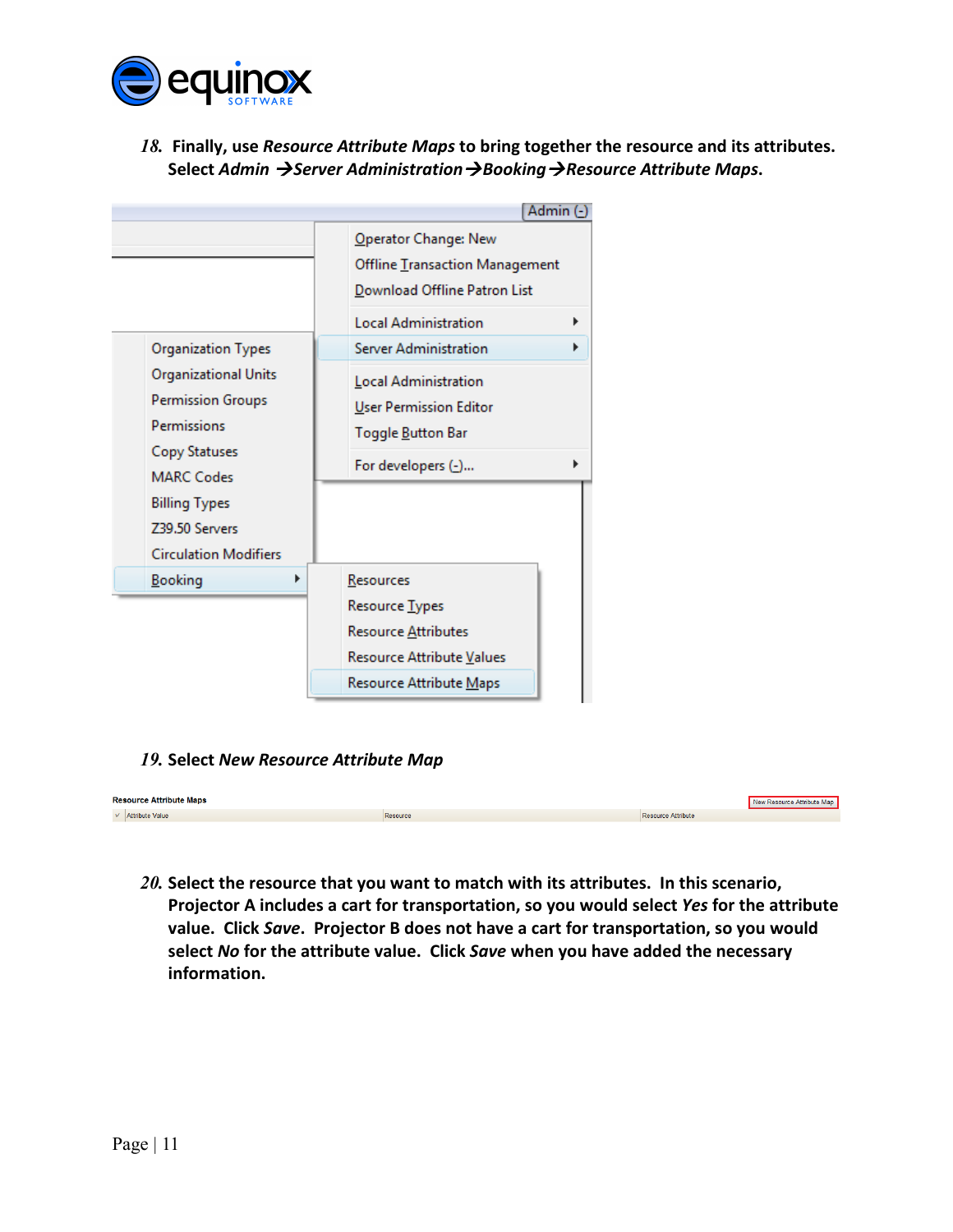

| <b>Attribute Value</b> | Yes                     |
|------------------------|-------------------------|
| Resource               | Projector A             |
| Resource Attribute     | Cart for Transportation |
| Cancel                 | Save                    |

| <b>Attribute Value</b> | No                      |
|------------------------|-------------------------|
| Resource               | Projector B             |
| Resource Attribute     | Cart for Transportation |
| Cancel                 | Save                    |

*21.* **You have now created two bookable, non-bibliographic resources with their attributes.**

# **Setting Permissions**

Administrators can set permissions so that staff members can view reservations, make reservations, and make bibliographic or non-bibliographic items bookable.

If a staff member attempts to book an item for which they do not have the appropriate permissions, they will receive an error message.



To set permissions, select **Admin Server Administration Permissions**.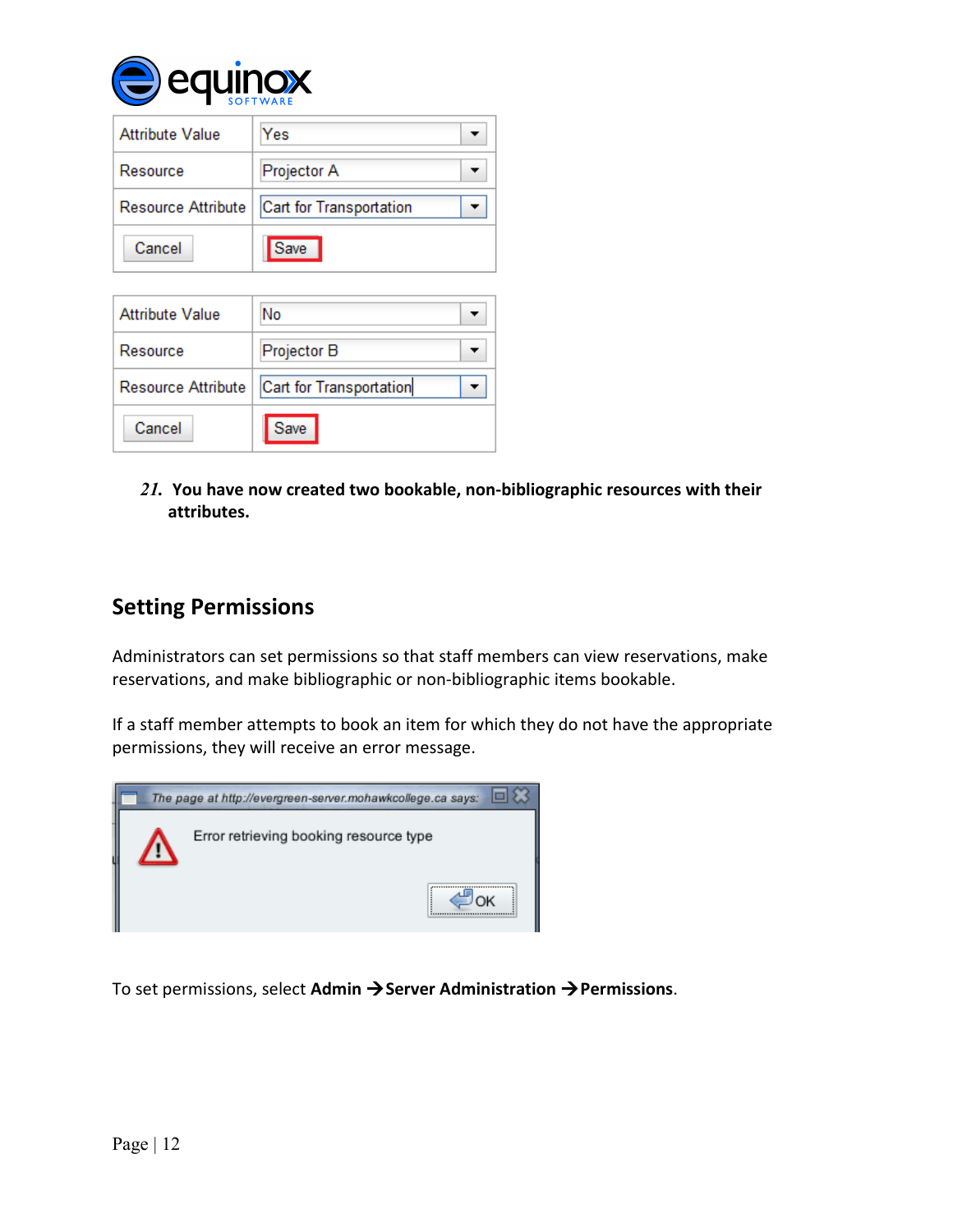

|                                                  | <b>Admin</b>                                                                           |
|--------------------------------------------------|----------------------------------------------------------------------------------------|
|                                                  | Operator Change: New<br>Offline Transaction Management<br>Download Offline Patron List |
|                                                  | <b>Local Administration</b>                                                            |
| <b>Organization Types</b>                        | <b>Server Administration</b>                                                           |
| Organizational Units<br><b>Permission Groups</b> | Local Administration<br>User Permission Editor                                         |
| Permissions                                      | <b>Toggle Button Bar</b>                                                               |

Staff members should be assigned the following permissions to do common tasks in the booking module. These permissions could be assigned to front line staff members, such as circulation staff. Permissions with an asterisk (\*) are already included in the **Staff** permission group. All other booking permissions must be applied individually.

**View reservations**: VIEW\_TRANSACTION\*

**Use the pull list**: RETRIEVE\_RESERVATION\_PULL\_LIST

**Capture reservations**: CAPTURE\_RESERVATION

**Assist patrons with pickup and return**: VIEW\_USER\*

**Create, update, delete reservations**: ADMIN\_BOOKING\_RESERVATION

The following permissions allow users to do more advanced tasks, such as making items bookable, booking items on the fly, and creating non-bibliographic resources for booking.

**Create/update/delete booking resource type**: ADMIN\_BOOKING\_RESOURCE\_TYPE

**Create/update/delete booking resource attributes:** ADMIN\_BOOKING\_RESOURCE\_ATTR

**Create/update/delete booking resource attribute values:** ADMIN\_BOOKING\_RESOURCE\_ATTR\_VALUE

**Create/update/delete booking resource:** ADMIN\_BOOKING\_RESOURCE

**Create/update/delete booking resource attribute maps:** ADMIN\_BOOKING\_RESOURCE\_ATTR\_MAP

In addition to having the permissions listed above, staff members will need a valid working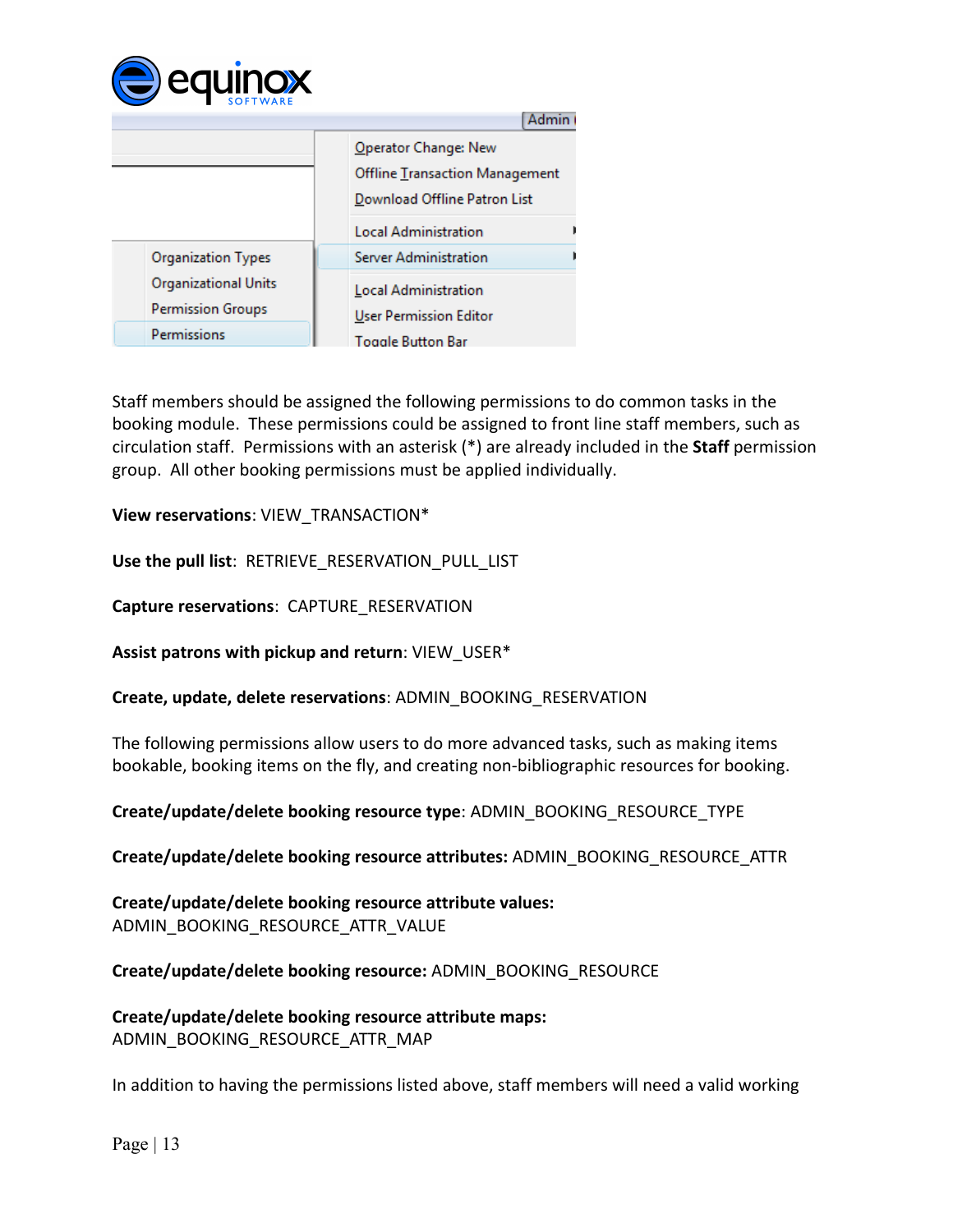

location, or home library, in their profiles. You can do this when you register a new staff member, or you can edit a staff member's existing record.

In this example, we will edit a current staff member's account to include a home library.

#### **1. Select** *Circulation Search for Patrons*

|         | <b>File Edit Search Circulation Cataloging Acquisitions (Preview) Booking</b> |  |
|---------|-------------------------------------------------------------------------------|--|
| $1$ Tab | Search for Patrons                                                            |  |

**2. Enter the staff member's last name and first name in the boxes on the left side of the screen, and click** *Search***. On the right side of the screen, select the staff member whose record you want to edit.**

| <b>Search for Patron</b>      |                                    | Barred | <b>Birth Date</b> | <b>Family Name</b> | <b>First Name</b> |
|-------------------------------|------------------------------------|--------|-------------------|--------------------|-------------------|
| Include inactive patrons?     |                                    | No     |                   | Smith              | Albert            |
| Limit results to patrons in [ | Everywhere<br>$\blacktriangledown$ |        |                   |                    |                   |
| Last Name:                    | smith                              |        |                   |                    |                   |
| First Name:                   | albert                             |        |                   |                    |                   |
| Middle Name:                  |                                    |        |                   |                    |                   |
| Alias:                        |                                    |        |                   |                    |                   |
| Email:                        |                                    |        |                   |                    |                   |
| Phone:                        |                                    |        |                   |                    |                   |
| ID:                           |                                    |        |                   |                    |                   |
| OPAC Login:                   |                                    |        |                   |                    |                   |
| Barcode:                      |                                    |        |                   |                    |                   |
|                               |                                    |        |                   |                    |                   |
| Address 1:                    |                                    |        |                   |                    |                   |
| Address 2:                    |                                    |        |                   |                    |                   |
| City:                         |                                    |        |                   |                    |                   |
| ZIP:                          |                                    |        |                   |                    |                   |
|                               | Search                             |        |                   |                    |                   |

**3. Patron (or staff member) information will appear on the left side of the screen. To retrieve the patron's full record, click** *Retrieve Patron***.**

| <b>Ibert</b><br>e of Birth) |        |                   |                    |                   | Search Form   Retrieve Patron<br>Merge Patrons |  |
|-----------------------------|--------|-------------------|--------------------|-------------------|------------------------------------------------|--|
|                             | Barred | <b>Birth Date</b> | <b>Family Name</b> | <b>First Name</b> | Middle Name                                    |  |
| /Penalties                  |        |                   | Smith              | Albert            |                                                |  |

**4. The patron's record will appear. Click the** *Edit* **button.**

| 1 Patron Search 2 Patron: Smith, Albert |                    |                                 |       |              |            |
|-----------------------------------------|--------------------|---------------------------------|-------|--------------|------------|
| smith, Albert                           |                    | Refresh   Check Out   Items Out | Holds | <b>Bills</b> | Edit       |
|                                         |                    |                                 | 0/0   | \$0.00       |            |
| (Invalid Date of Birth)                 |                    |                                 |       |              |            |
| - Standing                              | <b>Check Out</b>   |                                 |       |              |            |
| <b>No Blocks/Penalties</b>              | Submit<br>Barcode: |                                 |       |              | Normal (U) |

**5. The** *Evergreen User Editor* **will appear. Select** *Contact Info* **from the menu on the left side of the screen.**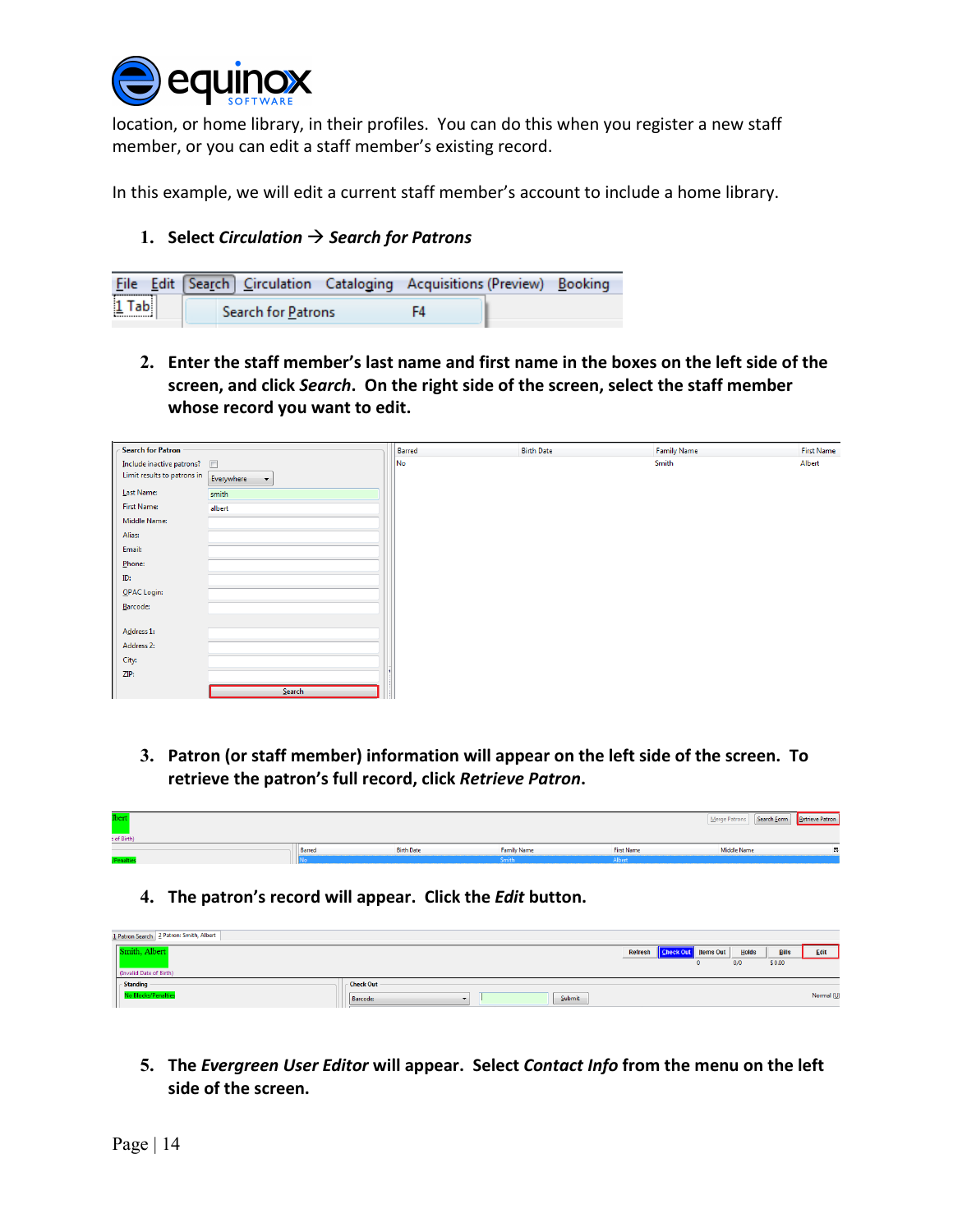

|                        |                                                        | <b>Refresh</b>               | Check Out | <b>Items Out</b> | <b>Holds</b> | <b>Bills</b> | Edit |
|------------------------|--------------------------------------------------------|------------------------------|-----------|------------------|--------------|--------------|------|
|                        |                                                        |                              |           | 0                | 0/0          | \$0.00       |      |
|                        |                                                        |                              |           |                  |              |              |      |
|                        |                                                        |                              |           |                  |              |              |      |
|                        |                                                        | <b>Evergreen User Editor</b> |           |                  |              |              |      |
|                        | Note: required or invalid fields are marked with color |                              |           |                  |              |              |      |
|                        |                                                        |                              |           |                  |              |              |      |
| 1. User Identification | Barcode                                                | 000138626                    | Mark Lost |                  |              |              |      |
|                        | Username                                               | albert.smith6                |           |                  |              |              |      |
| 2. Contact Info        | Password                                               |                              | Reset     |                  |              |              |      |

**6. In the center of the screen, the staff member's contact information will appear, including the** *Home Library***. Select the library at which the staff member works from the drop down box. Then select** *Finish* **from the menu on the left side of the screen.**

|                                                        | Evergreen User Editor |                                             |  |  |  |  |  |
|--------------------------------------------------------|-----------------------|---------------------------------------------|--|--|--|--|--|
| Note: required or invalid fields are marked with color |                       |                                             |  |  |  |  |  |
| 1. User Identification                                 | <b>Email Address</b>  | albert.smith6@mohawkcollege.ca              |  |  |  |  |  |
|                                                        | Daytime Phone         | Example: 123-456-7890 or 123-456-7890 ex123 |  |  |  |  |  |
| 2. Contact Info                                        | <b>Evening Phone</b>  |                                             |  |  |  |  |  |
|                                                        | Other (Cell Phone)    |                                             |  |  |  |  |  |
|                                                        | Home Library          | <b>STARRT</b>                               |  |  |  |  |  |
| 3. Addresses                                           |                       |                                             |  |  |  |  |  |

**7. You can now save your changes. Click** *Save Use***r.**